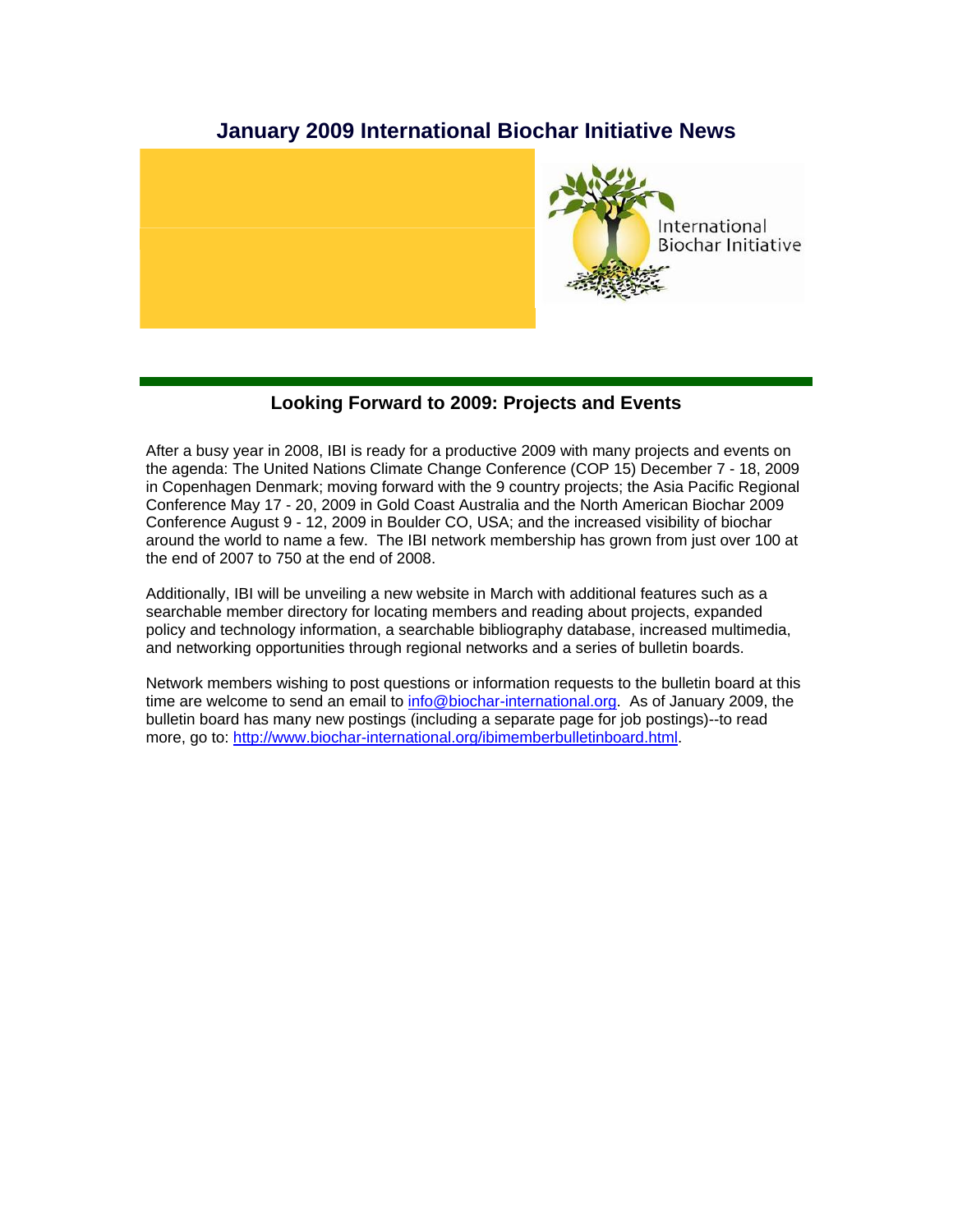

 $\overline{\phantom{a}}$ 

# **New Biochar Stoves at the 2009 Ethos Conference in Washington State, USA**

Kelpie Wilson, IBI Press Liaison

On January 23 - 25, about 100 "stovers" gathered in Kirkland, Washington for the annual ETHOS (Engineers in Technical and Humanitarian Opportunities of Service) conference devoted to meeting household energy needs in the developing world. Improved stove technology was only part of a program that included discussion of standards and testing, distribution and manufacturing, and the intricacies of carbon credit financing.  $\overline{\phantom{a}}$ 

The highlight of the conference occurred at the ceremonial "lighting of the stoves" late on Sunday afternoon on the concrete steps outside the conference hall under a light flurry of snow. A variety of innovative designs were on display, but only two of the stoves were able to operate in a pyrolysis mode to produce charcoal. Click here to read the full article: http://www.biochar-international.org/projectsandprograms/memberprojects.html

*Above photo: Paul Anderson's "artisan" top-lit updraft (TLUD) gasifer stove demonstrated at the ETHOS 2009 conference in Kirkland, WA. This stove produces char at the end of a cooking session that can be saved in a covered metal bucket or ceramic pot. Photo courtesy of Kelpie Wilson.*

# **Updates from the Asia Pacific Regional Biochar Conference**

This upcoming regional IBI conference May 17 - 20, 2009 in Gold Coast, Australia will feature speakers from the Asia Pacific region on the latest scientific research and business opportunities for development of the biochar industry. It will bring together academics, farmers, media, policy makers, and industry from around the region.

## **Scholarship Opportunities:**

Scholarship opportunities exist for developing country delegates in Asia Pacific. Applicants must have submitted an abstract to the conference, and demonstrate clear benefits from attending the conference. An application form is available at the link below.

## **Important Dates in 2009:**

February 6: Deadline to Submit Abstracts February 27: Notification of Abstract Acceptance February 27: Deadline for Scholarship Applications April 3: Early Registration Closes May 17 - 20 Conference

For more information, to register, or to submit an application for sponsorship go to: http://www.biochar-international.org/upcomingibiconferences/2009asiapacificregion.html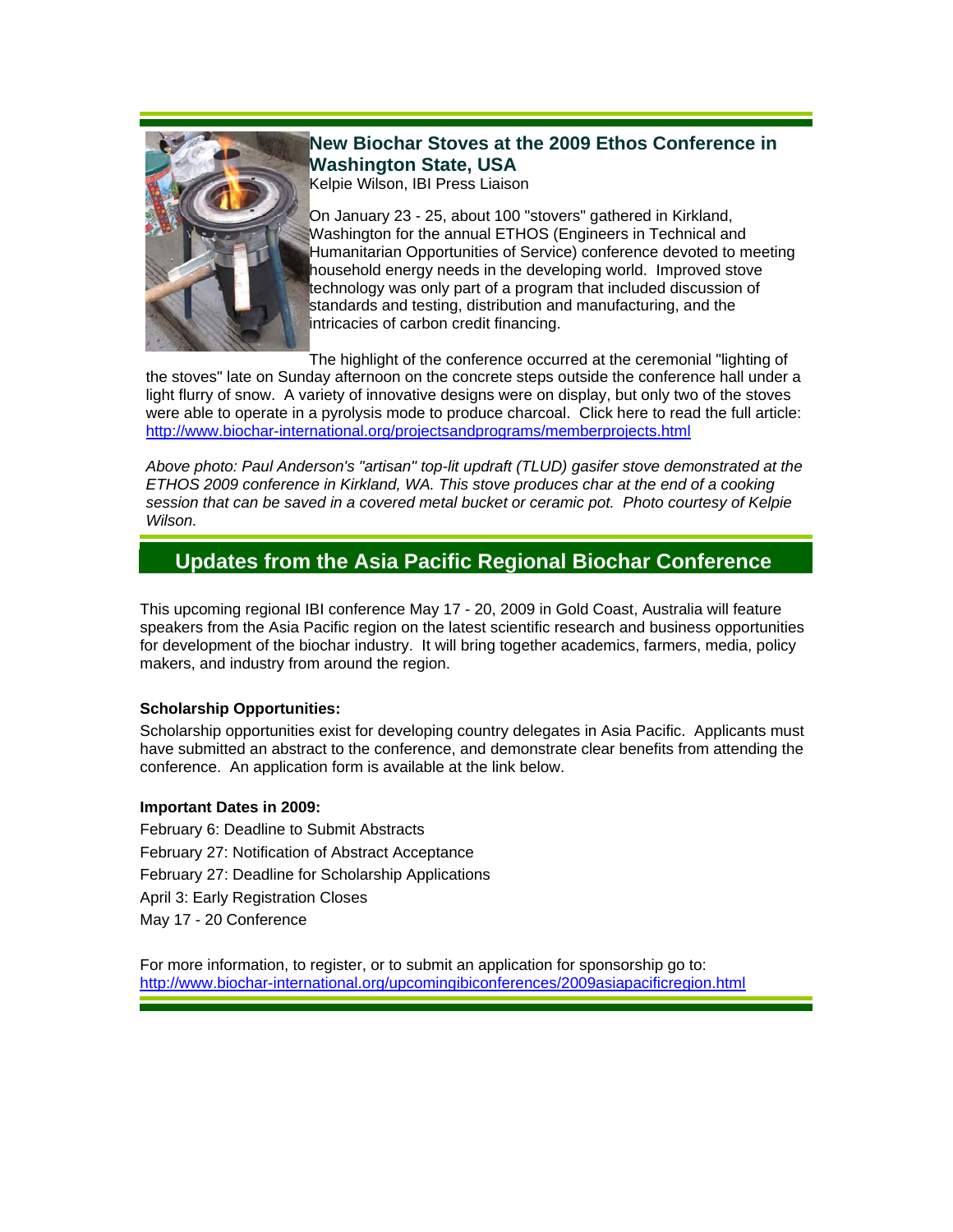# **Pre-order** *Biochar for Environmental Management*

Earthscan Publishers now has *Biochar for Environmental Management* available for pre-order on its website. This essential volume on biochar is edited by IBI Board members Johannes Lehmann and Stephen Joseph. Chapters written by the leading researchers, policymakers, and practitioners in the field cover engineering, environmental sciences, agricultural sciences, economics, and policy.

The volume will be be available February 2009 (ISBN 978-1-84407-658-1). To pre-order a copy, go to the following link at the Earthscan website: http://www.earthscan.co.uk/?TabId=49381&v=451582.



## **IBI and Biochar in the News**

Below is a quick roundup of biochar in the news in January 2009 highlighted by a large number of articles from the Australian press on bringing farming and forestry into carbon emissions trading and the role of biochar.

## **Popular Press**

#### http://www.newscientist.com/article/dn16495-most-effective-climate-engineering-solutionsrevealed.html

1-28-09, New Scientist, Most Effective Climate Engineering Solutions Revealed. Report on a study published in Atmospheric Chemistry and Physics by researcher Tim Lenton of the University of East Anglia, UK comparing geoengineering proposals for climate mitigation. "Lenton says turning agricultural waste into charcoal and burying it may hold the most promise. Although it would only reduce radiative forcing by 0.4 W/m2 by 2100, the method is cheap, low tech, and would have the added advantage of fertilising the soil." Dozens more articles on this study have appeared in publications ranging from Wired

http://blog.wired.com/sterling/2009/01/we-are-as-lousy.html to MIT's Technology Review http://www.technologyreview.com/blog/energy/22536/. One of the more indepth stories appears at Planet Earth Online, http://planetearth.nerc.ac.uk/news/story.aspx?id=302

http://www.newscientist.com/article/mg20126921.500-one-last-chance-to-savemankind.html?page=1

1-23-09, New Scientist, One Last Chance to Save Mankind. New Scientist interviews climate change giant James Lovelock, originator of the Gaia theory. Lovelock believes that biochar is one of the only answers to climate change we have. He says, "There is one way we could save ourselves and that is through the massive burial of charcoal...you can start shifting really hefty quantities of carbon out of the system and pull the CO2 down quite fast."

http://www.bestwaytoinvest.com/stories/number-us-soil-science-students-decline-even-thoughsoil-science-holds-great-future

1-20-09, Best Way to Invest, Number of U.S. Soil Science Students in Decline - Even Though Soil Science Holds Great Future. Although the number of students in soil science is declining, it is estimated that this trend will reverse as this field becomes an increasingly important topic in renewable energy, climate change, and economic development. Features a photo of IBI's Johannes Lehmann.

http://www.swissinfo.ch/eng/front/The\_climate\_farmer\_who\_grows\_a\_mean\_pinot.html?siteSec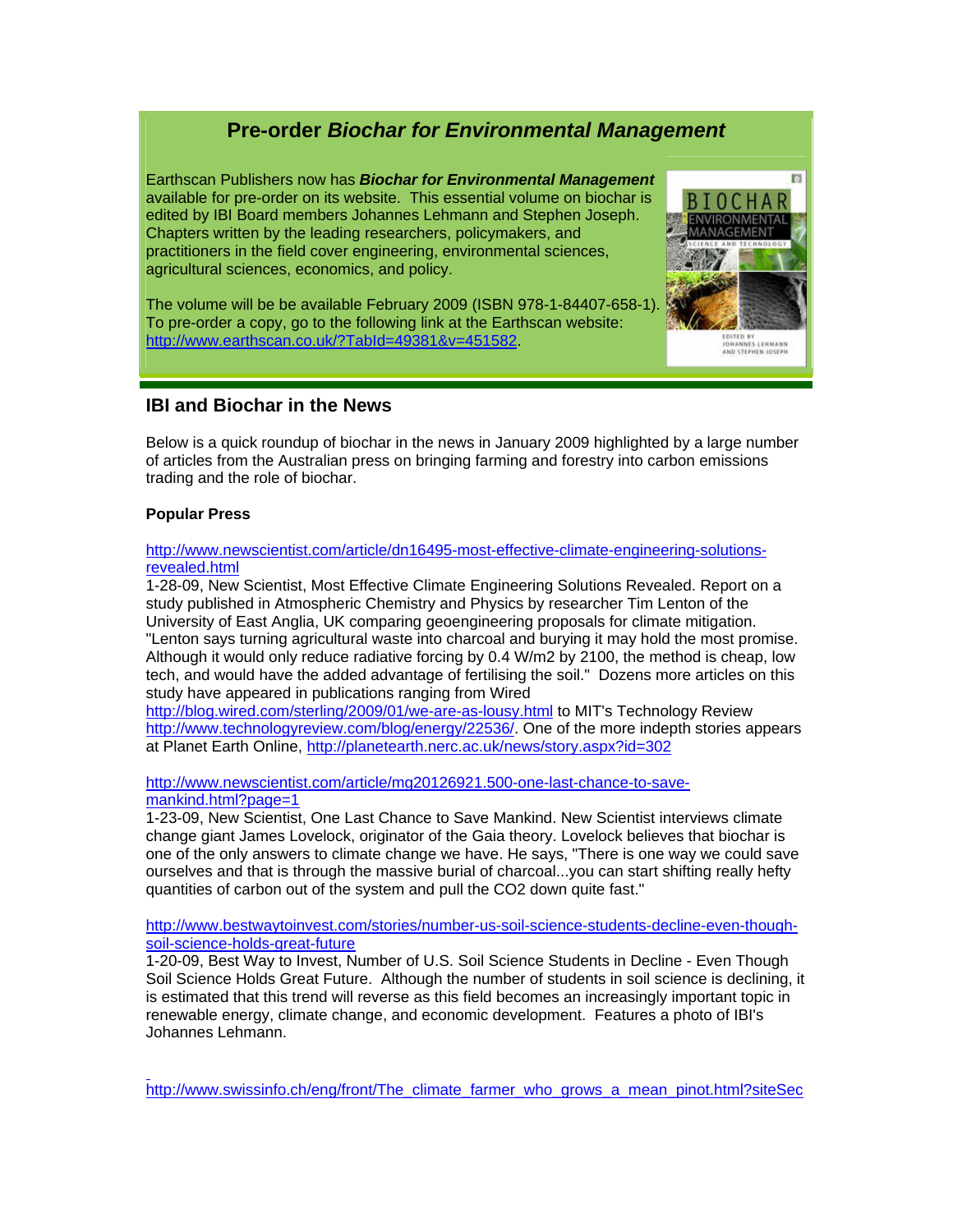#### t=107&sid=10207923&cKey=1232126955000&ty=st

1-16-2009, Swiss Info, The Climate Farmer Who Grows a Mean Pinot. Profile of vinter Hans-Peter Schmidt who is growing organic grapes using biochar as a central tool to increase soil health and diversity. Article includes a good explanation of the benefits of pyrolysis over composting. Schmidt plans to expand his production to 1000 tons of biochar a year with an energy yield of about \$90,000 worth of electricity.

http://cleantechnica.com/2009/01/16/biochar-a-soil-additive-that-fights-global-warming-and-isenvironmentally-friendly/

1-16-09, Green Options Media, Biochar. A short, basic info piece on biochar by Amiel Blajchman appears in this online publication.

http://www.taipeitimes.com/News/editorials/archives/2009/01/15/2003433780

1-15-09, The Observer, London, Twenty Big Green Ideas. Writer Lucy Siegle takes the occasion of the Observer Ethical Awards to "highlight 20 of the biggest ethical ideas around at the moment, affording some respite to the prevailing jam-side-down version of life on offer almost everywhere else." Coming up number one in this assessment is biochar which is explained, "In a nutshell: a way of trapping carbon with 'green coal.'"

#### http://environmentalresearchweb.org/cws/article/futures/37275

1-12-09, Environmental Research Web, Going Nuts for Biochar. Contributing editor Kate Ravilious interviews University of Georgia researcher KC Das for this article on the basics of biochar. Includes a quote from Das on the challenges of biochar production: "The scaleability of the technology is what is holding us back at the moment," said Das.

#### http://evworld.com/EVWORLD\_TV.CFM?storyid=1614

1-8-09, EV World, Terra Preta, What? This article relates biochar to the world of electric vehicles: "The connection to alternative fuel vehicles, including EVs, is not as tenuous as it might seem. The process of creating terra preta or biochar as it is also know (another name is agrichar) involves the combusting biomass into a biogas. That biogas and the resulting heat can be used to produce a synthetic liquid fuel or power thermal turbines to generate electric power."

#### http://www.huffingtonpost.com/jessica-catto/plant-power-to-the-planet\_b\_156355.html

1-08-09, The Huffington Post, Plant Power to the Planet. Blogger Jessica Catto writes: "To offset harmful carbon emissions, which make us sick and ratchet up the speed of global warming, we should conjure up a giant terrarium: a safe harbor for earth's ecosystems. Biology is the answer." She says that biochar is one example of biological solutions to climate change.

#### http://www.popularmechanics.com/science/research/4297513.html

12-30-08, Popular Mechanics, Can a Kind of Ancient Charcoal Put the Brakes on Global Warming? Jeremy Jacquot writes "Today, private companies, universities and government organizations in nine countries - Vietnam, Belize, Cameroon, Chile, Costa Rica, Egypt, India, Kenya and Mongolia - are setting up demonstration trials to evaluate biochar's ability to improve various types of soils while trapping carbon and making fuel to find out if this ancient substance is an economically viable solution to global warming."

http://www.theage.com.au/environment/coalition-targets-carbon-policy-gap-20081229-76ts.html 12-30-08, The Age, Australia, Coalition Targets Carbon Policy Gap. Katharine Murphy reports on a new initiative to bring farming and forestry into carbon emissions trading. The policy will include tax breaks for farmers who can sequester carbon in soil. Biochar is being considered as a soil sequestration technique. In January, a large number of stories in the Australian press followed the politics of this proposal:

http://www.abc.net.au/news/stories/2009/01/26/2474588.htm http://www.canberratimes.com.au/news/opinion/editorial/general/turnbull-turns-up-heat-onemissions/1416768.aspx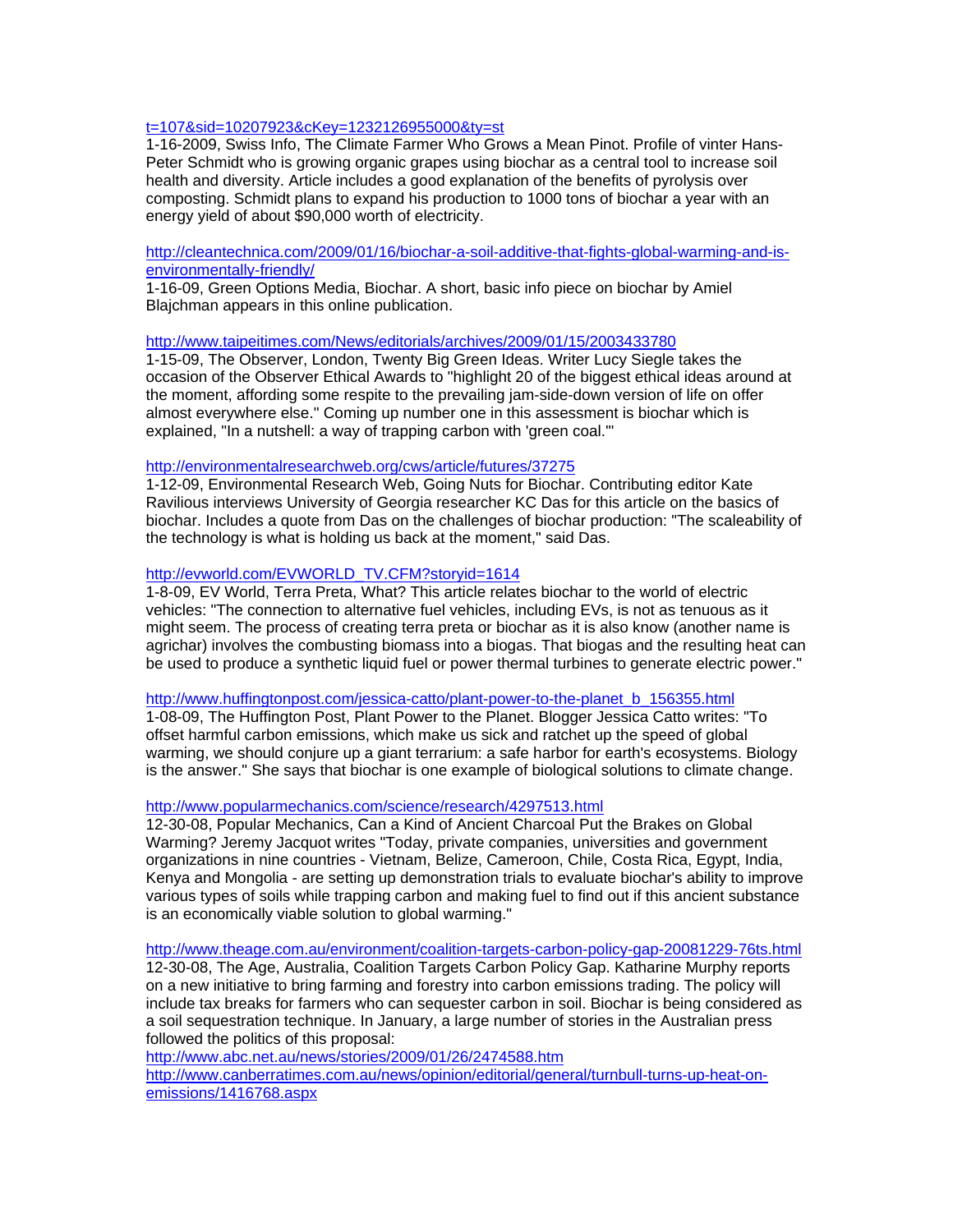http://www.weeklytimesnow.com.au/article/2009/01/26/45315\_national-news.html http://www.abc.net.au/news/stories/2009/01/26/2474067.htm http://www.theherald.com.au/news/local/news/general/turnbull-pushes-cleancoal-role-forregion/1415862.aspx http://www.theaustralian.news.com.au/story/0,25197,24962519-11949,00.html http://www.smh.com.au/news/environment/turnbull-plan-stirsdustup/2009/01/25/1232818248036.html http://www.theage.com.au/environment/turnbull-to-go-hard-on-emissions-20090123-7org.html

#### http://gristmill.grist.org/story/2008/12/24/14238/309/

12-27-08, Grist Magazine, Biochar: Magic Bullet? Chief Grist blogger David Roberts has a rundown on potential drawbacks of biochar, including pollution from low tech charcoal making. Roberts also asserts that "Net gains from biochar not equal to gross. Adding biochar to soil lowers ability of rest of soil to hold carbon. Still net gain, but not as big of one." An active comments section follows the article.

#### **Local News**

#### http://www.onlineathens.com/stories/011809/uga\_378507633.shtml

1-18-09, Athens Banner-Herald, Scientist Hopes Terra Preta Will Slow Climate Change. Lea Shearer's profile of terra preta researchers at University of Georgia includes an interview with researcher Christoph Steiner and information on the U.N. Convention to Combat Desertification's endorsement of biochar at the climate meeting in Poland last month.

## http://www.commercialappeal.com/news/2009/jan/16/its-only-natural/

1-16-09, Memphis Commercial Appeal, Mississippi Family Uses 'Permaculture' Methods for Sustainable Food Source. Reporter Lisa Kelly Eason profiles a local family whose permaculture garden includes biochar. The gardener is quoted saying: "It increases agricultural production and stores carbon in the ground. It's rare that the environment and the 'bottom line' can both be accomplished together."

http://www.nj.com/reporter/index.ssf/2009/01/new\_jersey\_audubon\_and\_local\_f.html

1-13-09, Somerset Reporter, New Jersey Audubon and Local Farmers Bring Green Seed to Birdseed Market. Article describes a partnership to reduce the carbon footprint of birdseed by growing it locally and by using biochar in the fields.

## http://media.www.ricethresher.org/media/storage/paper1290/news/2009/01/09/News/Rice-Team.Wins.Ike.Contest-3582682.shtml

1-9-09, The Rice Thresher, Rice Team Wins Ike Contest. The Rice student newspaper talks about its victorious science team coming out on top over 200 competitors with their biochar idea for recycling waste debris generated by Hurricane Ike. Includes a picture of the student team leader, senior Jeremy Caves.

#### http://www.paloaltoonline.com/news/show\_story.php?id=10594

1-2-09, Palo Alto Online, Palo Alto Examines New Compost Technologies. Composting is controversial in Palo Alto, where the city is grappling with alternatives to the current system. This article reports that "Robert Niederman, a long-time organic gardener, said city leaders should consider switching to a 'biochar' system, which involves burning organic waste at temperatures of 500-degrees Fahrenheit in a low-oxygen container."

### http://www.weeklytimesnow.com.au/article/2008/12/31/37355\_on-farm.html

12-31-08, Weekly Times Now, Australia, Bio-char Chicken a Tasty Alternative. Report on poultry farmer Rob Kestel who "is confident a large-scale pyrolysis plant proposed for Western Australia will provide an effective way of disposing chicken litter." One complication to poultry manure disposal there is a biting fly. Converting manure to biochar will reduce the population of